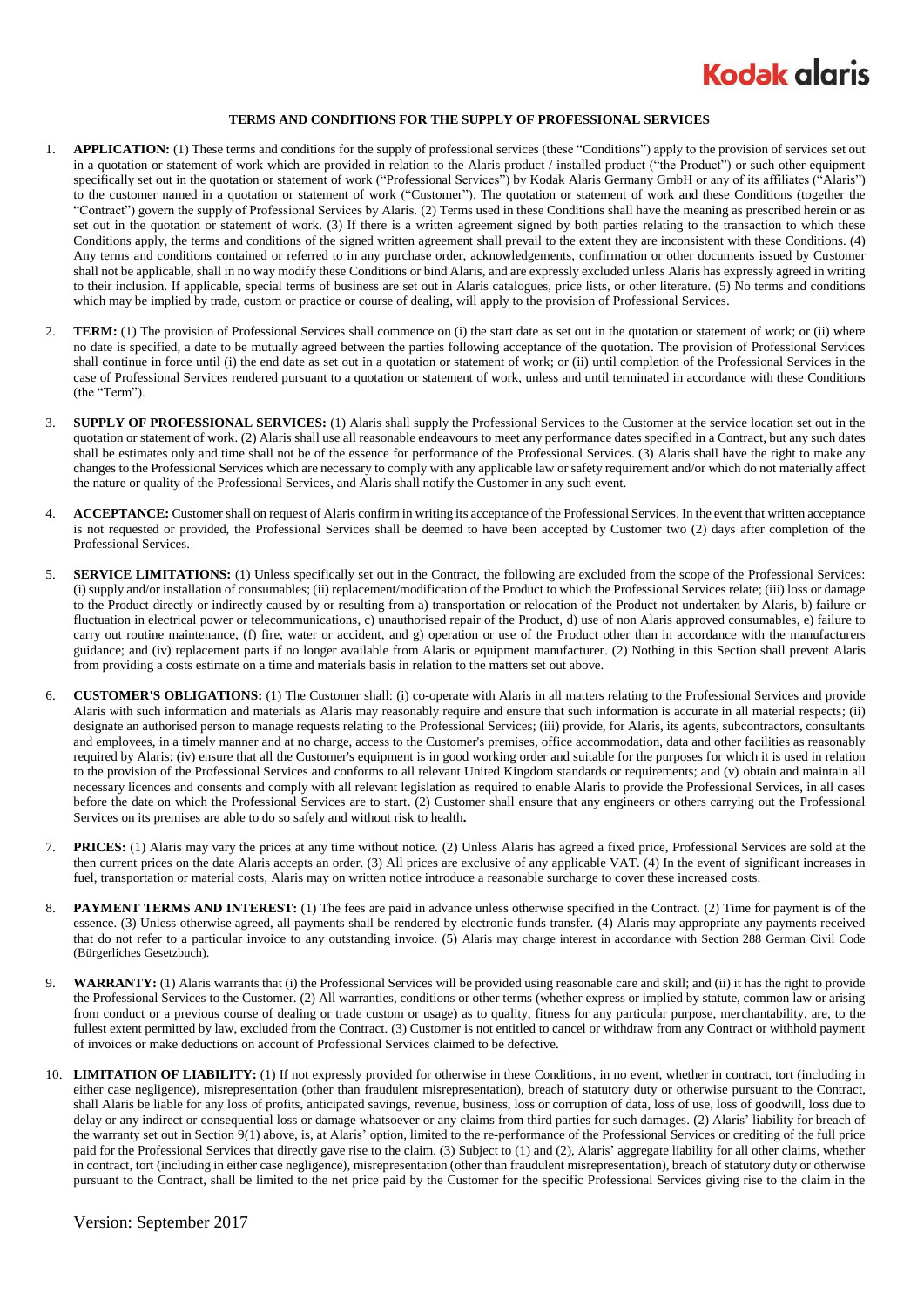## **Kodak glaris**

twelve (12) months prior to the date on which the loss or damage occurred. (4) Nothing in the Contract shall be deemed to exclude or limit Alaris' liability in respect of: (i) Loss or damage caused by wilful intent or gross negligence of Alaris or Alaris' officers, employees, agents or contractors; (ii) Injuries to or death of any person, caused by Alaris or Alaris' officers, employees, agents or contractors; or (iii) any other liability which cannot be excluded by law. (5) Any claim for loss or damages, (except a claim for damages arising out of (4), must be notified to Alaris within twelve (12) months as from the date on which the damage was caused, failing which such claim is deemed to be waived.

- 11. **INTELLECTUAL PROPERTY:** All intellectual property rights, meaning all inventions, patents, registered designs, design rights, data base rights, copy rights, know-how, trademarks, trade secrets and any other intellectual property rights, and the applications for any of the same and any rights or forms of protection of a similar nature and having equivalent or similar effect to any of them which may subsist anywhere in the world ("Intellectual Property Rights") in or arising out of or in connection with the Professional Services shall be owned and retained by Alaris unless otherwise set out in the Contract.
- 12. **INDEMNIFICATION:** (1) Customer shall (i) not cause or permit any third party to cause any damage or endanger the Intellectual Property Rights of Alaris; and (ii) without prejudice to any other rights of Alaris, indemnify Alaris for any loss suffered by Alaris by reason of any use by Customer, Customer's employees, agents or customers, of Intellectual Property Rights of Alaris other than in accordance with the Contract. (2) Customer shall without prejudice to any other rights of Alaris, indemnify Alaris for any loss suffered by Alaris, howsoever arising, by reason of Customer's breach of its obligations pursuant to Section 6 above. (3) In the event of a claim, or notification of an intention to make a claim, which may reasonably be considered likely to give rise to a liability under this indemnity ("Claim"), Customer shall: (i) as soon as reasonably practicable, give written notice of the Claim to Alaris specifying the nature of the Claim in reasonable detail; and (ii) not make any admission of liability, agreement or compromise in relation to the Claim. (4) Customer shall not, except with the prior written consent of Alaris, consent to entry of any judgment or enter into any settlement that does not include an unconditional term the giving by the claimant or plaintiff to Alaris and its affiliates a release from all liability and blame with respect to the Claim.
- 13. **SUSPENSION AND TERMINATION:** (1) If Alaris' performance of any of its obligations under the Contract is prevented or delayed by any act or omission by the Customer or failure by the Customer to perform any relevant obligation ("Customer Default"), Alaris shall, without limiting its other rights or remedies, have the right to suspend performance of the Professional Services until the Customer remedies the Customer Default, and to rely on the Customer Default to relieve it from the performance of any of its obligations to the extent the Customer Default prevents or delays Alaris' performance of any of its obligations. (2) Alaris shall not be liable for any costs or losses sustained or incurred by the Customer arising directly or indirectly from Alaris' failure or delay to perform any of its obligations as set out in the Contract; and the Customer shall reimburse Alaris on written demand for any costs or losses sustained or incurred by Alaris arising directly or indirectly from the Customer Default. (3) Where, in Alaris' reasonable opinion, equipment is no longer capable of economic repair or where parts are no longer available, such equipment may be removed from the scope of the Contract on written notice to the Customer. (4) Without prejudice to its other rights, Alaris may terminate the Contract or in its sole discretion suspend performance of the Professional Services immediately by written notice to the Customer in the event that (i) Customer fails to pay any sums due under and in accordance with the Contract; (ii) Customer breaches any terms of the Contract; (iii) Customer is unable to pay its debts as they fall due, passes a resolution for winding up (other than for the purposes of a solvent amalgamation or reconstruction) or if a court of competent jurisdiction makes an order to that effect, enters into a receivership or liquidation or otherwise ceases to carry on business or an analogous event occurs to Customer in any jurisdiction; (iv) an event pursuant to Section 18 (6) where such event has persisted for more than 14 days; or (v) pursuant to Sectio[n 16](#page-1-0) (2).
- 14. **CONFIDENTIAL INFORMATION:** (1) All non-public, confidential or proprietary information of Alaris, including but not limited to, specifications, samples, patterns, designs, plans, drawings, documents, data, business operations, pricing, discounts or rebates, disclosed by Alaris in connection with the Contract, whether disclosed orally or disclosed or accessed in written, electronic or other form or media, and whether or not marked, designated or otherwise identified as "confidential," shall be deemed to be confidential, to be used solely for the purpose of performing under the Contract and may not be disclosed or copied unless authorized in advance by Alaris in writing. (2) Upon Alaris' request, Customer shall promptly return all documents and other materials received from Alaris and delete any copies made thereof. (3) Alaris shall be entitled to apply for injunctive relief for any violation of this Section. (4) This Section does not apply to information that is: (i) in the public domain; (ii) known to Customer at the time of disclosure; (iii) rightfully obtained by Customer on a non-confidential basis from a third party; or (iv) is required to be disclosed by any applicable law or by order of any court of competent jurisdiction or any government body, agency or regulatory body, provided that the receiving party shall use all reasonable endeavours to give the disclosing party as much written notice of the disclosure as it reasonably can to enable the disclosing party to seek a protective order or other action protecting the confidential information from disclosure.
- <span id="page-1-1"></span>15. DATA PROTECTION: (1) Each party will comply with its obligations in terms of laws and regulations relating to the protection or disclosure of personal data, sensitive data or such other data which is deemed to be 'personal' pursuant to applicable data protection law in force from time to time. (2) Each party shall indemnify, defend and hold the other party harmless against claims resulting from or in connection with the indemnifying party's non-observance or insufficient observance of such obligations or any of its obligations in this Sectio[n 15.](#page-1-1)
- <span id="page-1-0"></span>16. **MAJOR BUSINESS CHANGE:** (1) If in the reasonable opinion of Alaris there is or is likely to be a major change in the business operations of Alaris which has or could have an adverse impact on the viability of the provision of the Professional Services to be supplied to the Customer ("Major Business Change"), Alaris shall notify the Customer and Alaris and the Customer shall meet and discuss in good faith whether the provisions of any Contract between Alaris and the Customer needs to be varied. (2) In the event that the parties cannot agree in good faith on such contract variations within a period of 30 days of the parties meeting, then either party has the right to terminate any contract between them. (3) Unless otherwise agreed by Alaris and the Customer in writing, the rights and obligations of the parties which have arisen prior to termination shall not be affected and shall stay in full force and effect. For the avoidance of doubt, with effect from the date of termination, Alaris shall have no obligation to supply or deliver any Professional Services under the relevant Contract anymore. (4) Neither party will be entitled to claim or receive compensation from the other party by reason of the operation of this Section.
- 17. **ANTI-BRIBERY:** (1) In this Section, Anti-Bribery Laws means the any anti-corruption, anti-bribery or anti-kickback laws or regulations of the laws in the country where the Professional Services are being performed (the "Country Laws"), the Bribery Act and/or the FCPA; Associated Person means in relation to any entity, a person who (by reference to all the relevant circumstances) performs services for or on that entity's behalf in any capacity and including, without limitation, employees, agents, subsidiaries, representatives and subcontractors; Bribery Act means the UK Bribery Act 2010 (as amended from time to time); and FCPA means the US Foreign Corrupt Practices Act 1977 (as amended from time to time). (2) Customer shall not, and shall procure that its Associated Persons do not, in connection with the performance of its obligations under the Contract, engage in any activity which